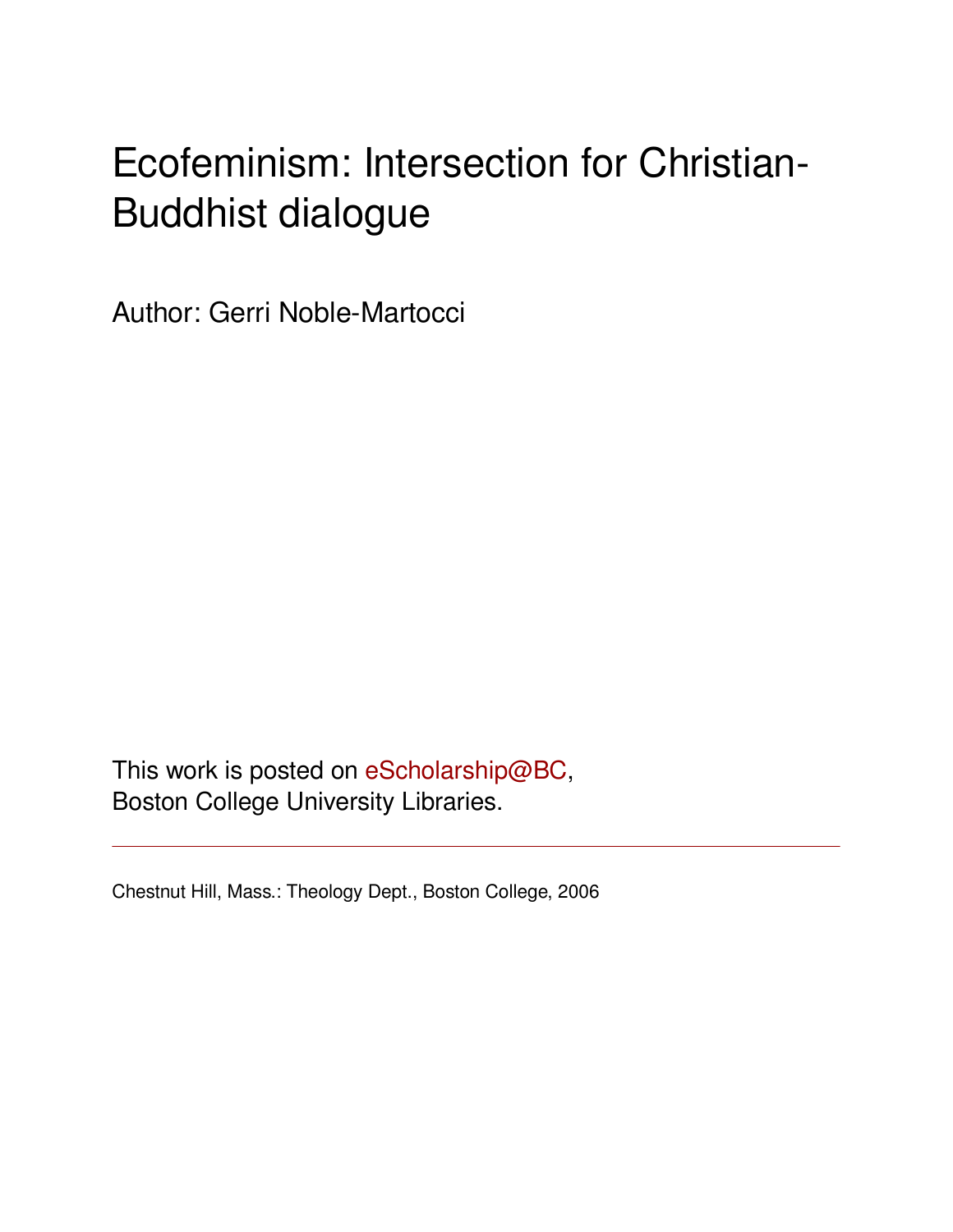**Ecofeminism: Intersection for Christian-Buddhist Dialogue** 

**Gerri Noble-Martocci Catholic University of America Engaging Particularities Conference March 17-19, 2006 Boston College**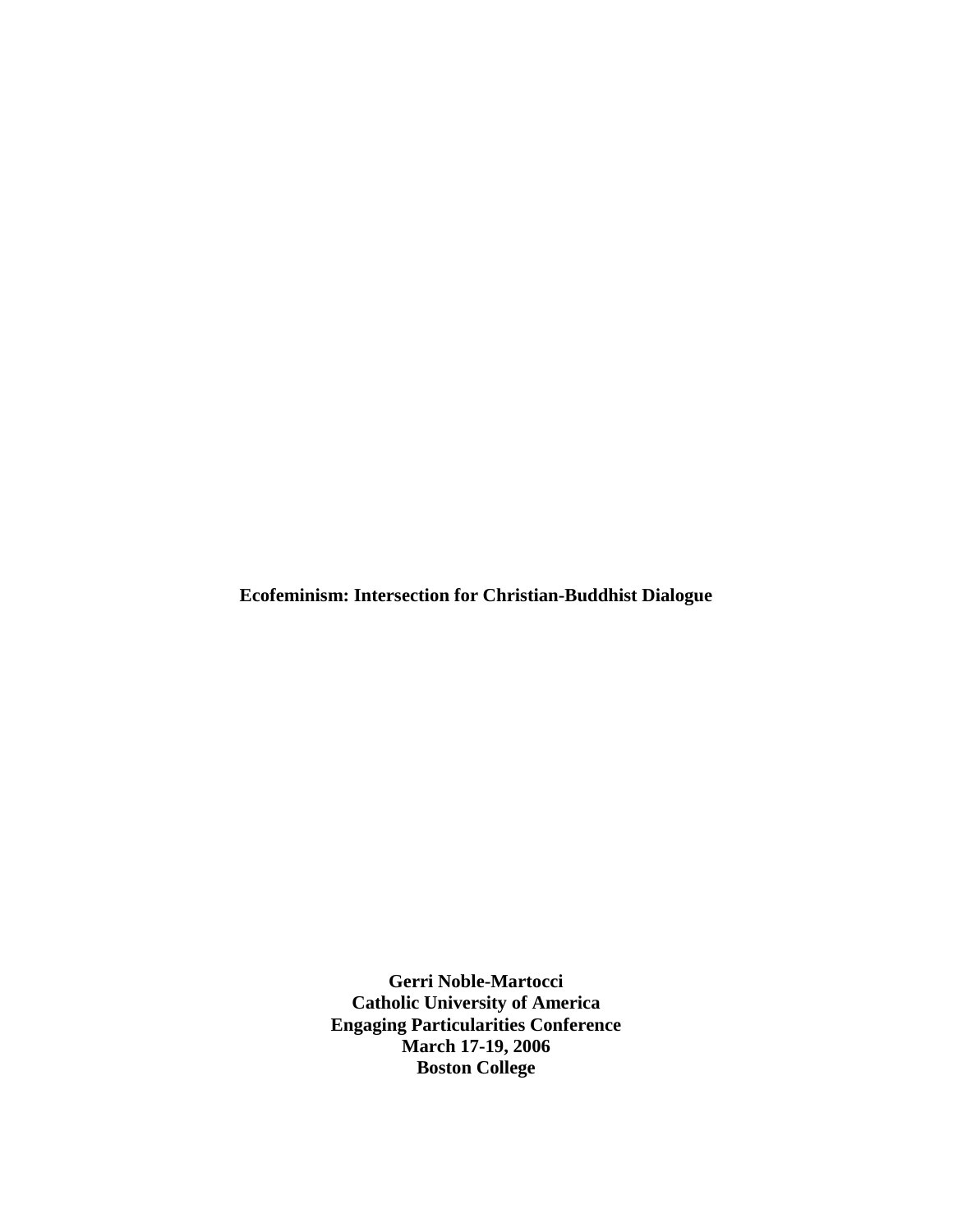**Abstract:** Feminist theology has done much in its attempts to recover the hidden contributions of women to the religions of Christianity and Buddhism, critiquing both the absence of women's voices and experiences and helping to re-construct and re-articulate religious traditions that are more inclusive of the experiences of both women and men. Ecofeminism brings feminist analysis to the current ecological crises and sees connections between the economic and political oppression of people and the oppression of the environment. Rosemary Radford Ruether, whose work has applied a feminist theological critique and retrieval to Christianity, sees the need to address the ecological crises as one of justice. Rita M. Gross, who brings a feminist theological critique to Buddhism, examines the crises through the Buddhist insight that suffering is caused by insatiable cravings for more and more things. The contributions of each author will be examined and the potential arena for constructive interreligious dialogue in the area of the ecological crises will be addressed.

## **Introduction**

 $\overline{a}$ 

The title of my paper, "Ecofeminism: Intersection for Christian-Buddhist Dialogue," indicates three main words or phrases that provide the scaffolding around which I have built this presentation: *ecofeminism*, *intersection* and *dialogue*. I will begin first by breaking open the word ecofeminism and briefly examining such things as ecology, deep ecology and feminism. I will then look at what contributions feminist theology has brought to the discussion, specifically through the work of Rosemary Radford Ruether in Christianity and Rita Gross in Buddhism to see how each has addressed the ecological crises from within her own religious tradition as feminist theologian or, as Gross refers to herself, as "scholar-practitioner."<sup>[1](#page-2-0)</sup> Finally, I will look at ecofeminism as the intersection, the meeting place, for interreligious dialogue.

## **Ecofeminism: Definitions and Parameters**

The early roots of the term "ecofeminism" can be found in the work of Francoise d'Eaubonne who used the term *ecofeminisme* [eco-feminism] in her 1974 book *Le Feminisme ou La Mort* [Feminism or Death]<sup>[2](#page-2-1)</sup> in an attempt to express her belief that "the destruction of the planet is due to the profit motive inherent in male power" and that the

<span id="page-2-0"></span><sup>&</sup>lt;sup>1</sup> Rita M. Gross, *Soaring and Settling: Buddhist Perspectives on Contemporary Social and Religious Issues,* (NY: Continuum, 1998), pp. 3-5.

<span id="page-2-1"></span><sup>2</sup> Carol J. Adams, Ed., *Ecofeminism and the Sacred,* (NY: Continuum, 1993), p.xi.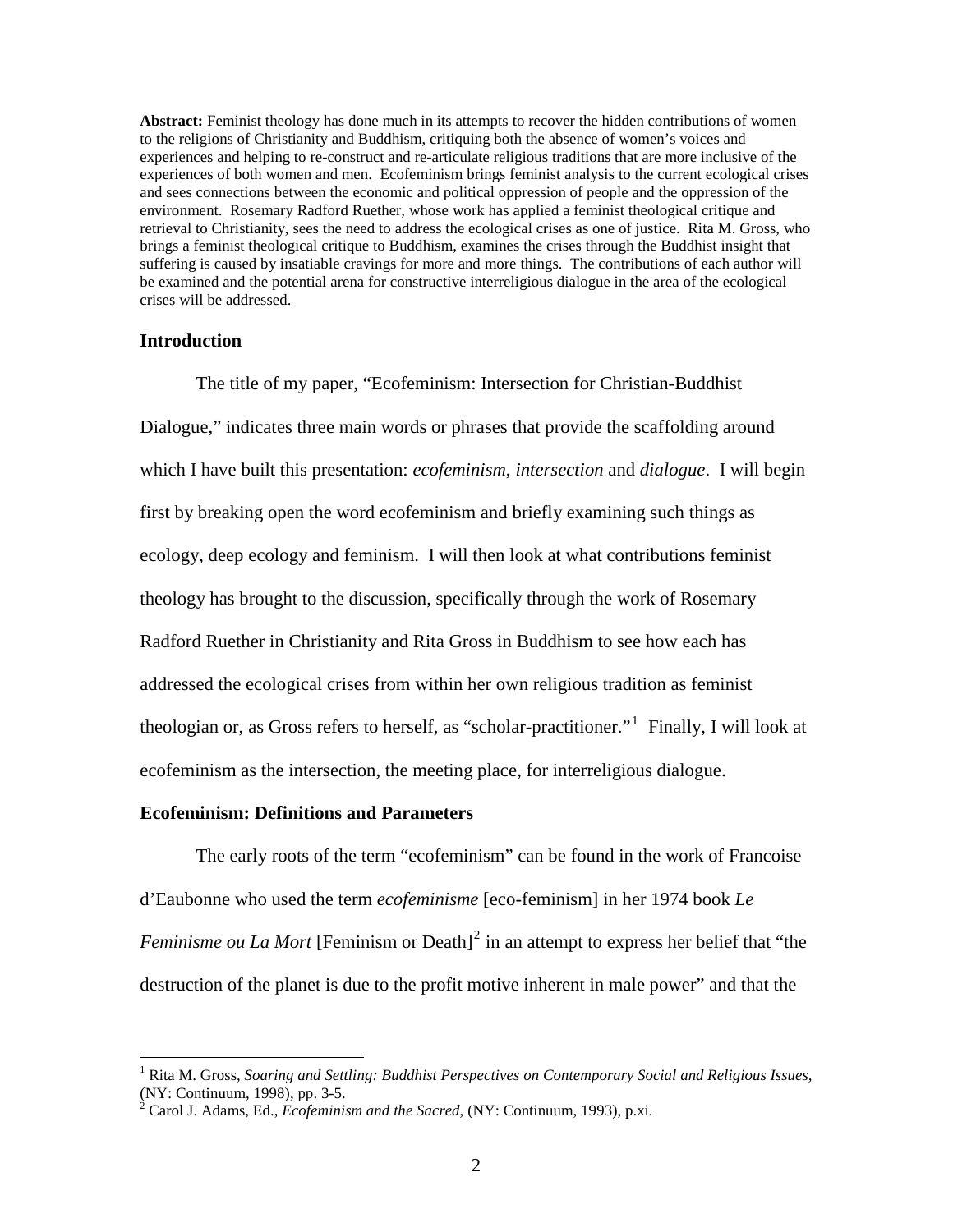earth could only be saved through feminism. $3$  To understand the term ecofeminism, then, we need to examine the meanings of the words ecology and feminism.

Taken from the Greek *oikos*, "house," and *logos*, "description"[4](#page-3-1) or "talk," ecology is primarily a study of interrelationships: of the members of a species with each other, of species with other species, and of species with the non-living aspects of their environment, such as climate and geography. Different species living and interacting within the same space are said to form an ecosystem. An ecosystem is considered healthy when there is a variety of organisms within it, each of which plays its role in the food web to help sustain life and keep the ecosystem in balance. An unhealthy ecosystem is one that has imbalances, such as overpopulation or underpopulation of plant or animal species, which may be due to such things as changes in weather patterns, or, increasingly since the mid-twentieth century, to human intervention.<sup>[5](#page-3-2)</sup>

Deep ecology sees the earth as not only made up of many ecosystems but as one whole ecosystem within which there are many varied and interdependent species. Since humans are but one species in this ecosystem, deep ecology calls for a radical shift in our attitudes away from anthropocentrism and toward an attitude that embraces biological diversity. In fact, in its analysis, deep ecology sees Christianity and western culture as responsible for developing and teaching attitudes which pit humans against the environment and which continue to encourage the environment's destruction.<sup>[6](#page-3-3)</sup> It

<span id="page-3-0"></span> $3$  Ibid.

<sup>4</sup> *The New Oxford American Dictionary*, Second ed. (2004), s.v. "ecology." 5

<span id="page-3-2"></span><span id="page-3-1"></span><sup>&</sup>lt;sup>5</sup> Rosemary Radford Ruether, "Ecofeminism: Symbolic and Social Connections of the Oppression of Women and the Domination of Nature,," in *Ecofeminism and the Sacred,* Edited by Carol Adams, (NY: Continuum, 1993), p. 13.

<span id="page-3-3"></span><sup>6</sup> Rosemary Radford Ruether, *Gaia and God: An Ecofeminist Theology of Earth Healing,* (San Francisco: HarperSanFrancisco, 1992), p. 2.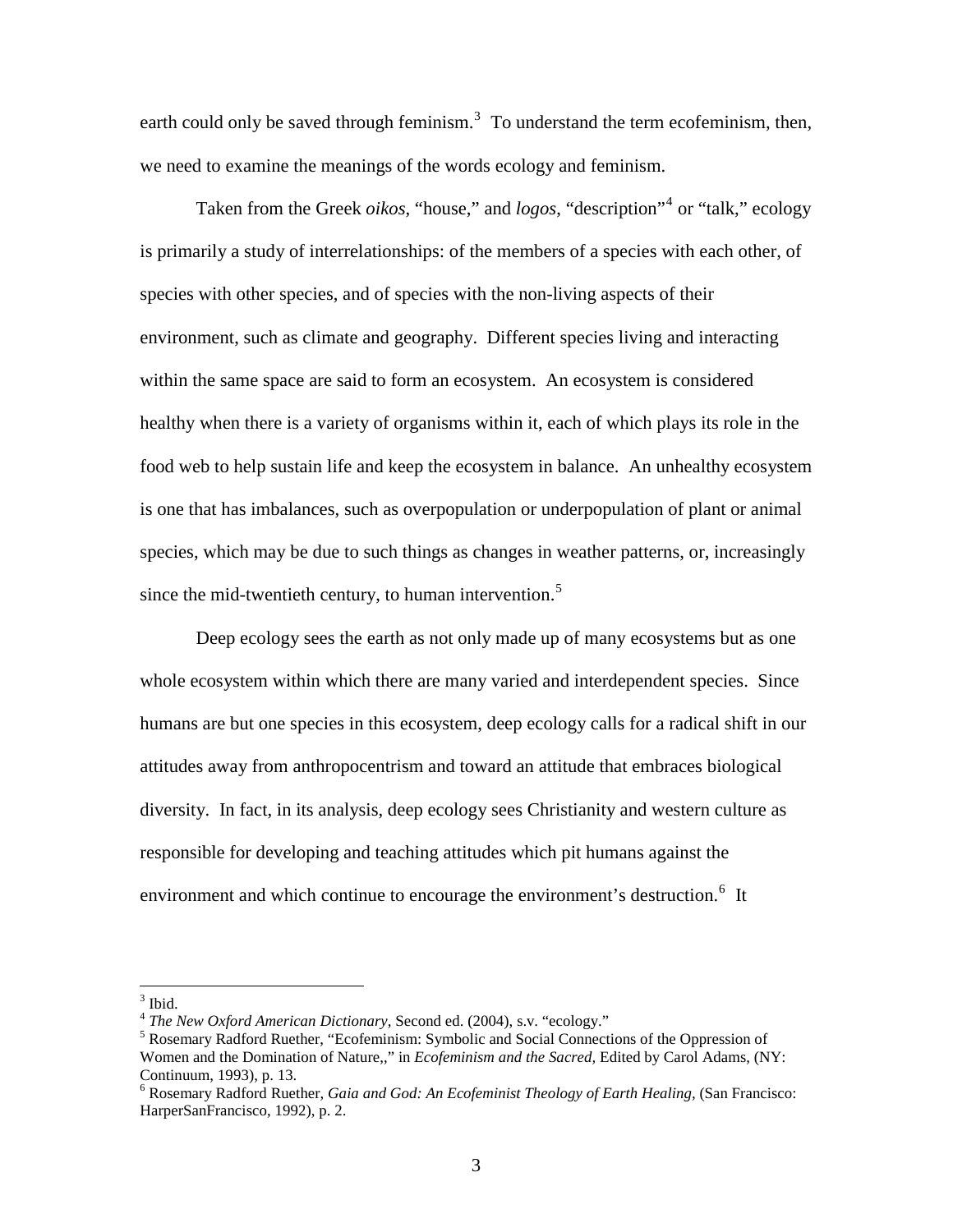therefore calls for us to live lives that will bring healing to, instead of destruction of, the earth.

Feminism, in its broadest sense, according to Anne Clifford, is "a social vision, rooted in women's experience of sexually based discrimination and oppression"<sup>[7](#page-4-0)</sup> that seeks to liberate both women and men from gender-based discrimination. It recognizes sex as biologically determined but it rejects assigning social roles based on that biological determinism. Instead, it recognizes that gender is a social construct, i.e., cultures designate and assign roles and behaviors to males and females.<sup>[8](#page-4-1)</sup> Feminism raises questions about how and why those roles and behaviors are assigned and it challenges societal structures that perpetuate the bias that defines the male as normative and as superior. Feminism also recognizes connections between oppression of women and oppression of non-white and non-Western men and women and of the earth.

Ecofeminism brings together the insights of ecology, deep ecology and feminism. From ecology, it takes the understanding of the earth and its systems as a network of interdependent relationships; from deep ecology, it takes the insight that humans are not the hierarchical apex of the entire ecosystem but are one of its many integral parts; from feminism it takes the insight that the oppression of women and the oppression of the environment are connected.

#### **Rosemary Radford Ruether: Covenantal Ethic and Sacramental Tradition**

As a Christian ecofeminist, Rosemary Radford Ruether takes the charges of both feminism and deep ecology seriously. As a Christian feminist theologian, she has examined how the "classical Western cultural traditions, which were codified between

<span id="page-4-1"></span><span id="page-4-0"></span><sup>&</sup>lt;sup>7</sup> Anne M. Clifford, *Introducing Feminist Theology*, (Maryknoll, NY: Orbis Books, 2001), p. 16. 8 Thid n. 17  $<sup>8</sup>$  Ibid, p. 17.</sup>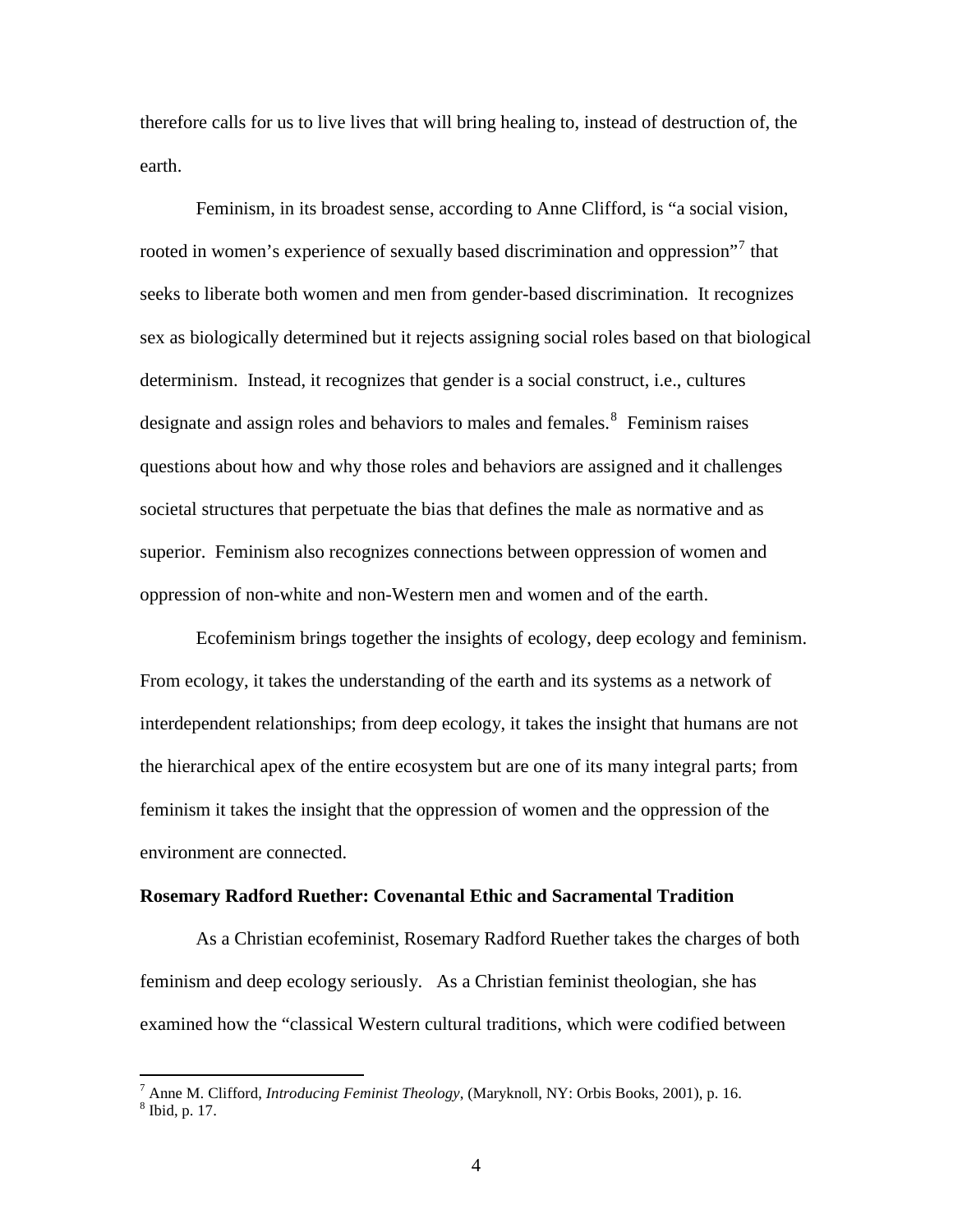500 B.C.E. and 800 C.E., and of which Christianity is a major expression, have justified and sacralized . . . relationships of domination."<sup>[9](#page-5-0)</sup> She believes that these cultural traditions have taught us to accept that domination as both "the natural order" and as God's own will.<sup>[10](#page-5-1)</sup> God, in this configuration, is construed as male, as monotheistic and as creator of the cosmos<sup>[11](#page-5-2)</sup> and as separate, distinct and removed from it. This symbolic depiction of a male God who rules over the world has reinforced the patriarchal system of "the relations of domination of men over women, masters over slaves, and (male ruling-class) humans over animals and over the earth."<sup>[12](#page-5-3)</sup> The depiction of God as separate and removed from the cosmos has led to the belief that, for humans to be "like God" or to be "with God," they must not only flee their created bodies but ultimately, they must flee the earth.

Radford Ruether acknowledges that there is some validity to deep ecology's critique of Christianity as perpetuating the image of humans as pitted against nature through its interpretation that dominion, as found in Genesis 1:28, means to conquer and subdue it. She finds this anti-nature teaching is not biblical but is grounded in the dualistic understanding of nineteenth century western Protestantism which understood nature and history as sharply divided.<sup>[13](#page-5-4)</sup> History was seen as not only the realm of humans but as the arena into which God stepped to act on behalf of humans. The biblical God was seen as Lord over creation, as superior to it and as controlling it; humans, understood as created in the image of this God, also believed themselves to be superior to nature and thus able to do the same. Yet biblical scholars who have more recently

<sup>&</sup>lt;sup>9</sup> Radford Ruether, *Gaia and God*, p. 3.<br><sup>10</sup> Ibid.

<span id="page-5-1"></span><span id="page-5-0"></span>

 $11$  Ibid.

<span id="page-5-3"></span><span id="page-5-2"></span> $^{12}$  Ibid.

<span id="page-5-4"></span><sup>13</sup> Ibid, p. 207.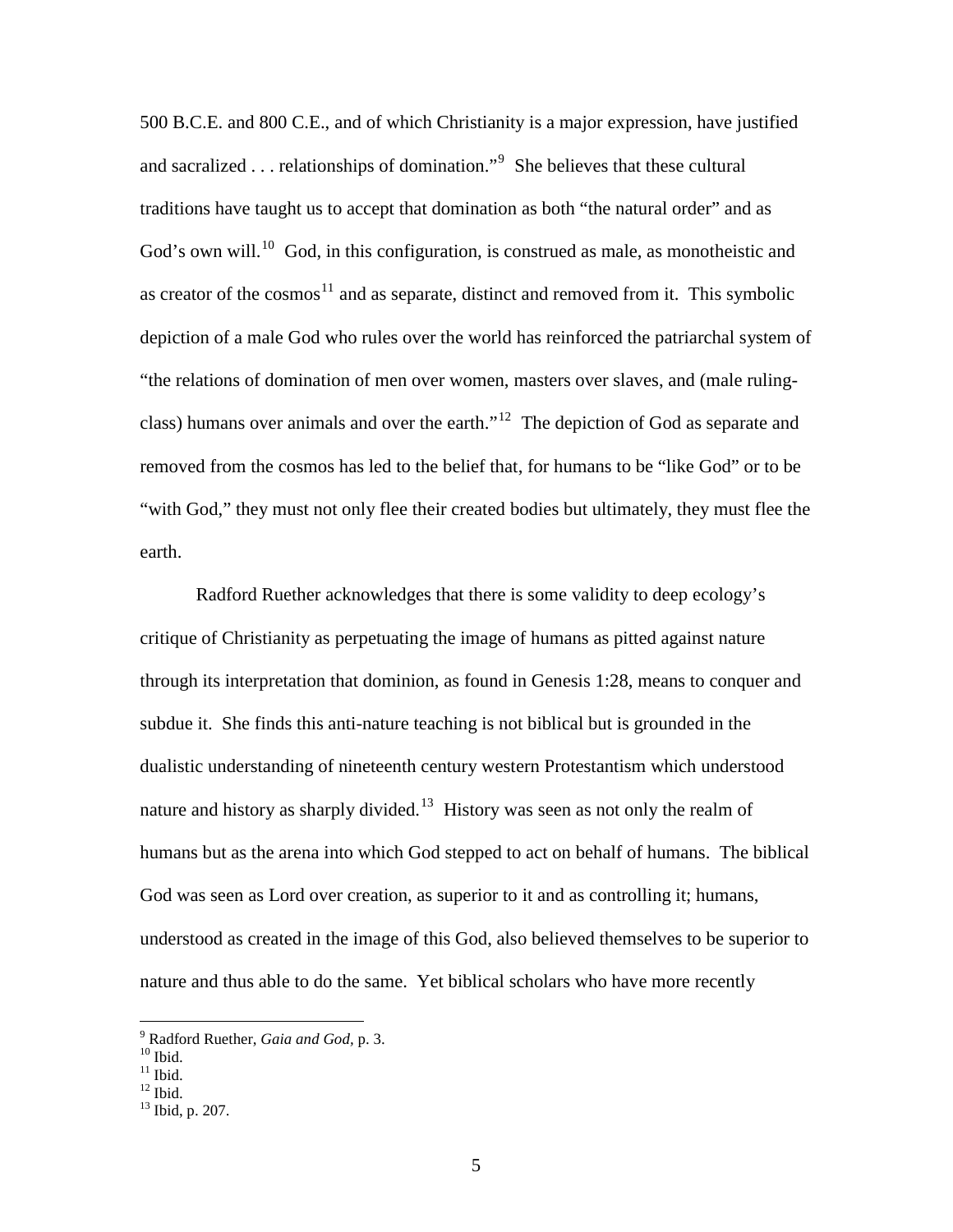responded to this ecological critique find that the Hebraic understanding of God was not an "either-or" one – God was to be found in either history or nature – but was a "bothand" understanding. God was found in both historical events, such as when Pharaoh and his army were swept into the Red Sea (Psalm 136:15), and in natural events, such as in thunderstorms (Psalm 29) and rain showers (Psalm  $65$ ).<sup>[14](#page-6-0)</sup>

The God experienced by the ancient Hebrews was a covenantal God of "right relationships," a covenant that was extended not only to humans but to all of creation as well as seen in the covenant that is made with Noah, Noah's descendants and the rest of creation. (Genesis 9: 8-10) Radford Ruether points out that the commandment proclaiming rest on the Sabbath and the sabbatical legislation, found in Leviticus 25, reflect the extension of covenant to creation.

The sabbatical emphasis, found in the third commandment as well as in Leviticus 25, recognizes God's direct relationship with creation. Notice that the commandment about keeping the Sabbath is not just for humans; it also extends to the ox and the ass and to "any of the beasts." (Ex. 20: 8-10; Dt. 5:14) All living beings deserve to rest in imitation of God. On every seventh day, all relationships are made equal: those between master and slave, between neighbor and alien and between humans and creation.

 It is in the seventh year, known as the Sabbatical Year, that the land is given the opportunity to rest. It, too, is no longer enslaved but is free from human control, is allowed to rest and to be restored.

The Year of Jubilee, calculated by "count[ing] off seven Sabbaths of years, seven times seven years" (Lev. 25: 8), takes place in the fiftieth year. It, too, extends to both humans and the land. This was a year of liberty for humans and for the land: slaves were

<span id="page-6-0"></span> $14$  Ibid, p. 208-9.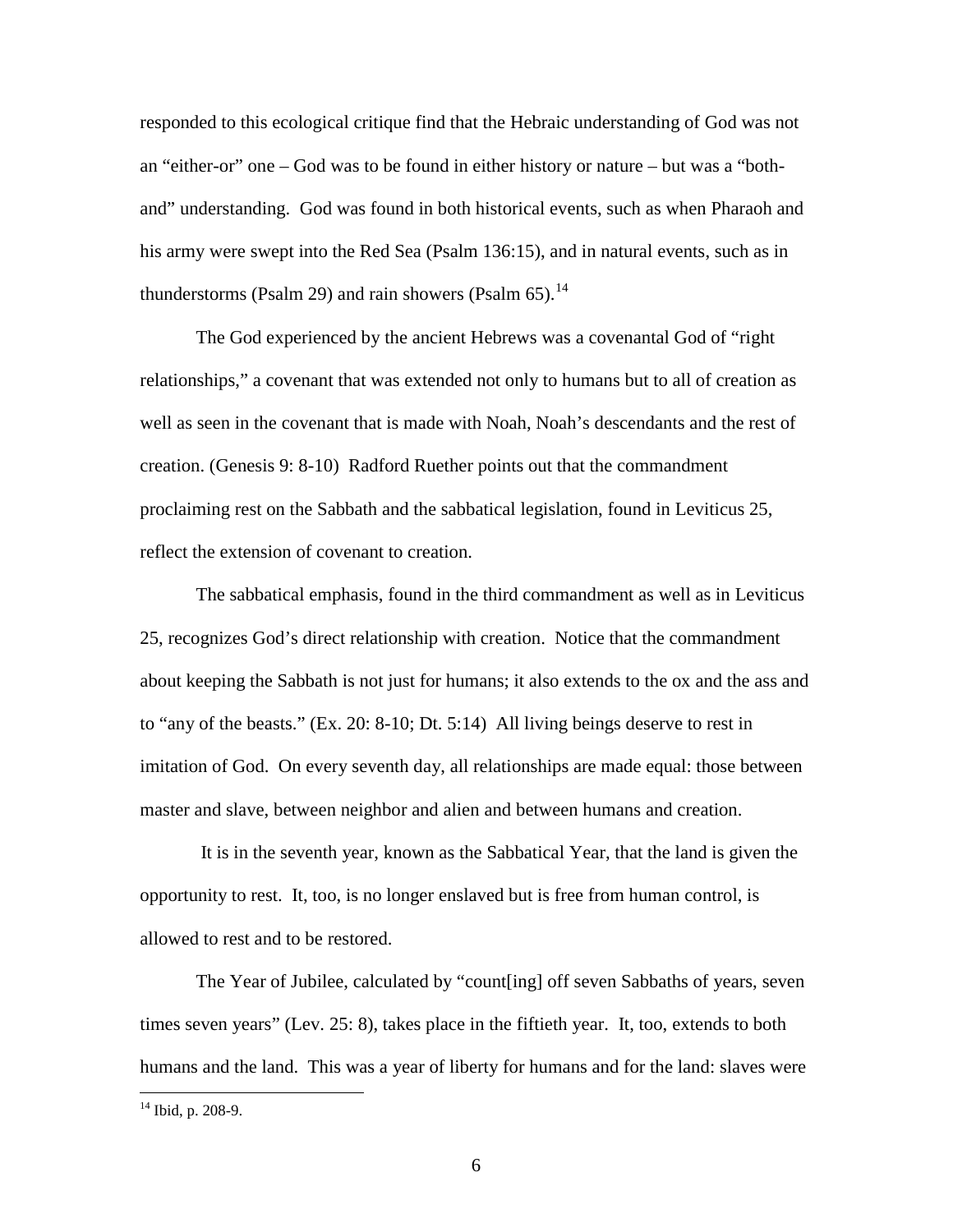set free, debts were cancelled, property was restored to original owners and the land was also freed from human control. Just as laborers were to rest in the Jubilee Year, so the animals and the land were to rest. Allowing the land to rest served as a reminder that the land ultimately belonged to God and "the humans were but aliens and tenants." (Lev. 25:  $(23)^{15}$  $(23)^{15}$  $(23)^{15}$ 

Radford Ruether reminds us that the biblical texts do reflect the anthropocentric, androcentric and ethnocentric view of the ancient  $Hebrew<sup>16</sup>$  $Hebrew<sup>16</sup>$  $Hebrew<sup>16</sup>$  and that it would therefore be inappropriate to simply retrieve them without critically reinterpreting them in a more inclusive way for our time. Yet the texts do give us glimpses of how an ancient people experienced God as one of "right relationships" with humanity and with all of creation and who then set forth sabbatical legislation to help them be in right relationship with each other and creation as well.

Radford Ruether acknowledges that these Jubilee laws were only partially applied but her point in raising them here is that they serve as a model of eco-justice in which all of creation, human, animal and land, are freed from overwork and exploitation.<sup>[17](#page-7-2)</sup> These Sabbath cycles remind us that humans are neither creators nor owners of the rest of creation but are its caretakers and are accountable for its welfare.<sup>[18](#page-7-3)</sup> It is her hope that retrieval of this covenantal understanding will help us to come to see that like us, all of creation has its own distinct relationship with God and that therefore we need to

<sup>&</sup>lt;sup>15</sup> Radford Ruether, *Gaia and God*, p. 212.<br><sup>16</sup> Ibid, p. 208.

<span id="page-7-2"></span><span id="page-7-1"></span><span id="page-7-0"></span> $^{16}$  Ibid, p. 208.<br> $^{17}$  Ibid, p. 213.

<span id="page-7-3"></span><sup>18</sup> Ibid, p. 227.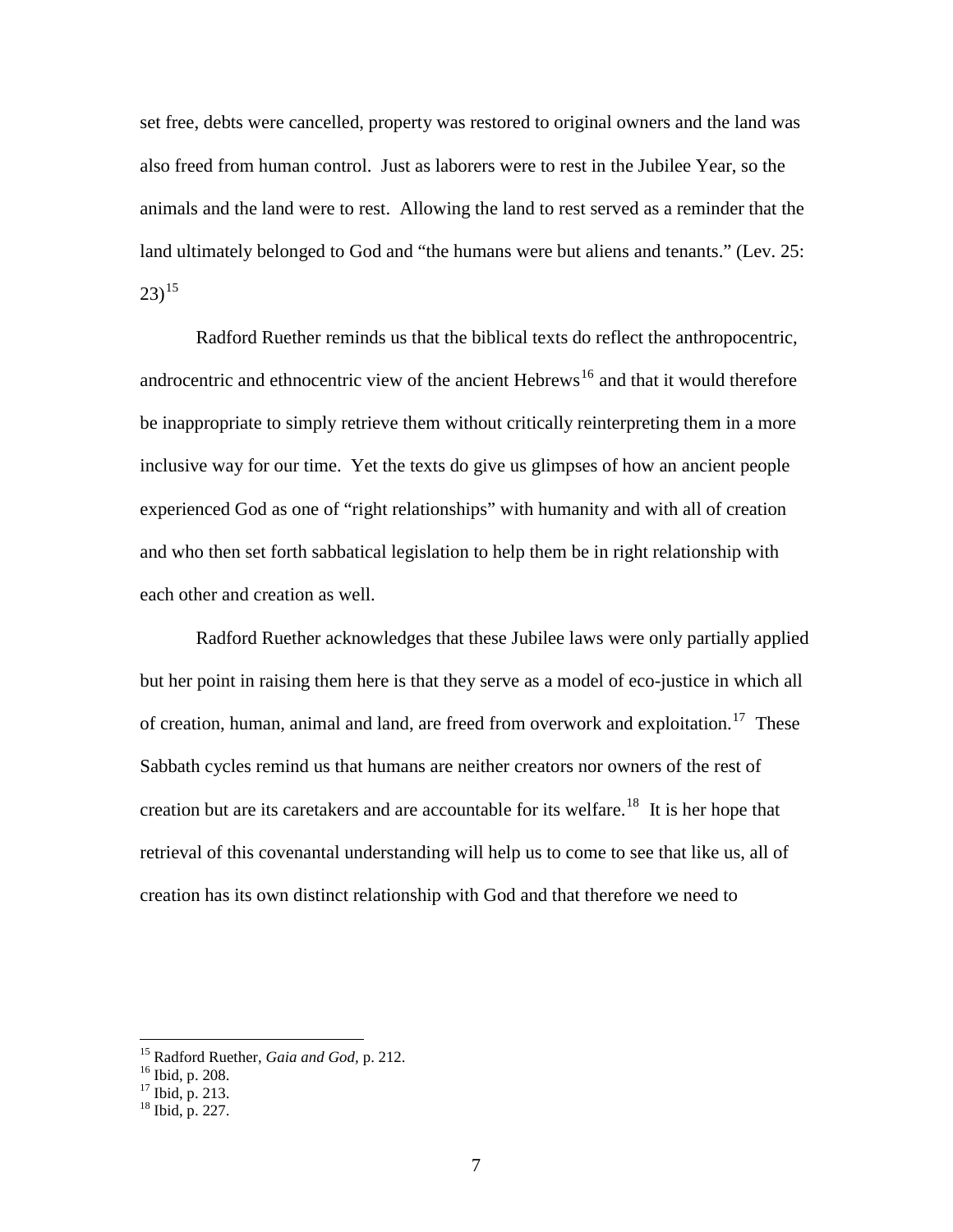recognize it not as our property but as our kin. In such an ecological understanding, we are one, interdependent community.[19](#page-8-0)

A second element of the Christian tradition that Radford Ruether retrieves and rearticulates to help us develop a spirituality that is more ecologically sensitive is the sacramental tradition. This tradition stresses God's immanence, God's closeness, to humanity and to all of creation. God is present in and throughout the cosmos, bringing redemption and healing not just to humanity but to all of creation. She draws our attention first to the New Testament where such things as Paul's letter to the Colossians and the Gospel of John give evidence that the early Christians associated the God whom they experienced in Jesus not just as redeemer but as creator and as being with creation from the beginning. Both the prologue of John's gospel and Colossians 1:16 describes Christ as being present from the beginning of creation, even preexistent to it; Colossians then extends this understanding by saying that "in him all things hold together" (Col. 1:17) and that Christ brought reconciliation to both "those on earth" and "those in heaven." (Col. 1:[20](#page-8-1))<sup>20</sup> Drawing on Jewish Wisdom literature which speaks of Divine Wisdom as both God's agent in creating the universe and as the immanent power which sustains it, $^{21}$  $^{21}$  $^{21}$  they came to recognize the God they experienced in Jesus as one who is creator, redeemer and sustainer of the cosmos.

Radford Ruether also finds this sacramental understanding in the writings of such people as Bonaventure, who speaks of creation as showing signs of God's presence, and Francis of Assisi, whose "Canticle to the Sun" clearly envisions us as in relationship with

<span id="page-8-0"></span> $\overline{a}$  $19$  Ibid.

 $20$  Ibid, p. 232.

<span id="page-8-2"></span><span id="page-8-1"></span> $^{21}$  Ibid, p. 231.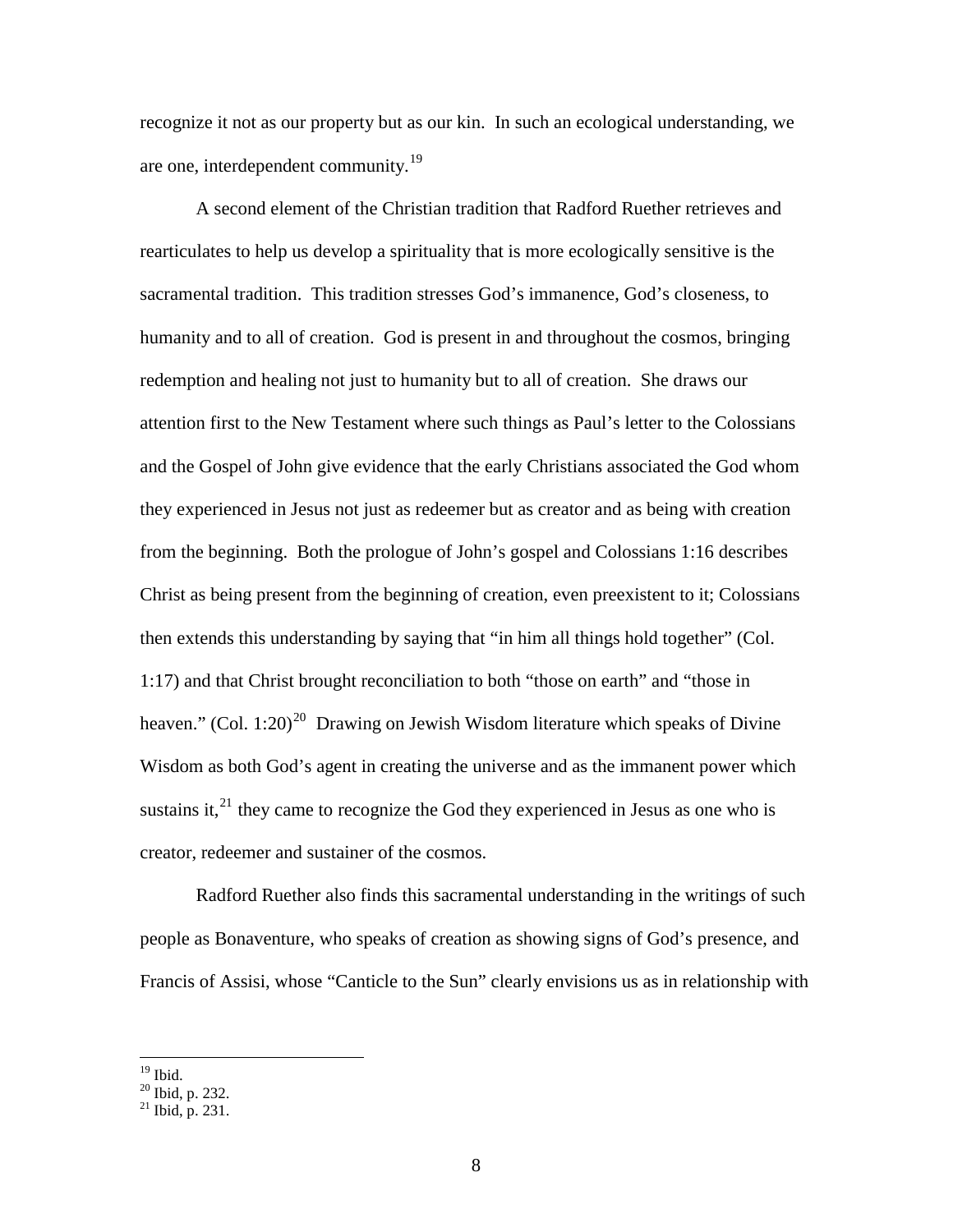the rest of creation and envisions God as present in and through creation.<sup>[22](#page-9-0)</sup> Against the Cartesian dualistic and Newtonian mechanistic view of the cosmos, which sees matter as dead and merely to be manipulated by God, and by extension by humans, this sacramental strand of the Christian tradition sees the cosmos as living, as animated and sustained by God's own presence, which gives lifeblood to the interconnected relationships between God, humans and nature. $^{23}$  $^{23}$  $^{23}$ 

# **Rita Gross: Interdependence, Detachment and The Middle Path**

 Rita Gross approaches the environmental crises as a Western Buddhist feminist. She sees Buddhism as "an evolving spiritual discipline and worldview that is shaped by modernity and, especially in its Western forms, by the concerns that are particularly urgent to Westerners, such as feminism, ecology, and social activism."<sup>[24](#page-9-2)</sup> While she sometimes describes herself as a "theologian," such as when she works creatively within Buddhism to suggest modifications of it,  $^{25}$  $^{25}$  $^{25}$  more often she refers to herself as a "scholarpractitioner." This "both-and" proposition is one in which she recognizes herself as an academic who pursues rigorous scholarship and as one who engages in Buddhist meditation and spiritual disciplines.<sup>[26](#page-9-4)</sup> By calling herself a scholar-practitioner, Gross recognizes and accepts the feminist insight that our ways of knowing are always shaped by our experiences and that reflecting on our specific situatedness makes us more aware of the limits of our knowledge and insights.<sup>[27](#page-9-5)</sup> By coupling the two terms together, she not only challenges the accepted "norm" in the academy, that one's work must not be

<span id="page-9-0"></span><sup>&</sup>lt;sup>22</sup> Gross and Radford Ruether, *Religious Feminism*, p, 192.<br><sup>23</sup> Ibid, p. 190.

<span id="page-9-1"></span><sup>&</sup>lt;sup>24</sup> Rita M. Gross, *Soaring and Settling*, p. ix.<br><sup>25</sup> Ibid.

<span id="page-9-4"></span><span id="page-9-3"></span><span id="page-9-2"></span>

 $^{26}$  Ibid, pp. 3-4.

<span id="page-9-5"></span> $^{27}$  Ibid, p. 4.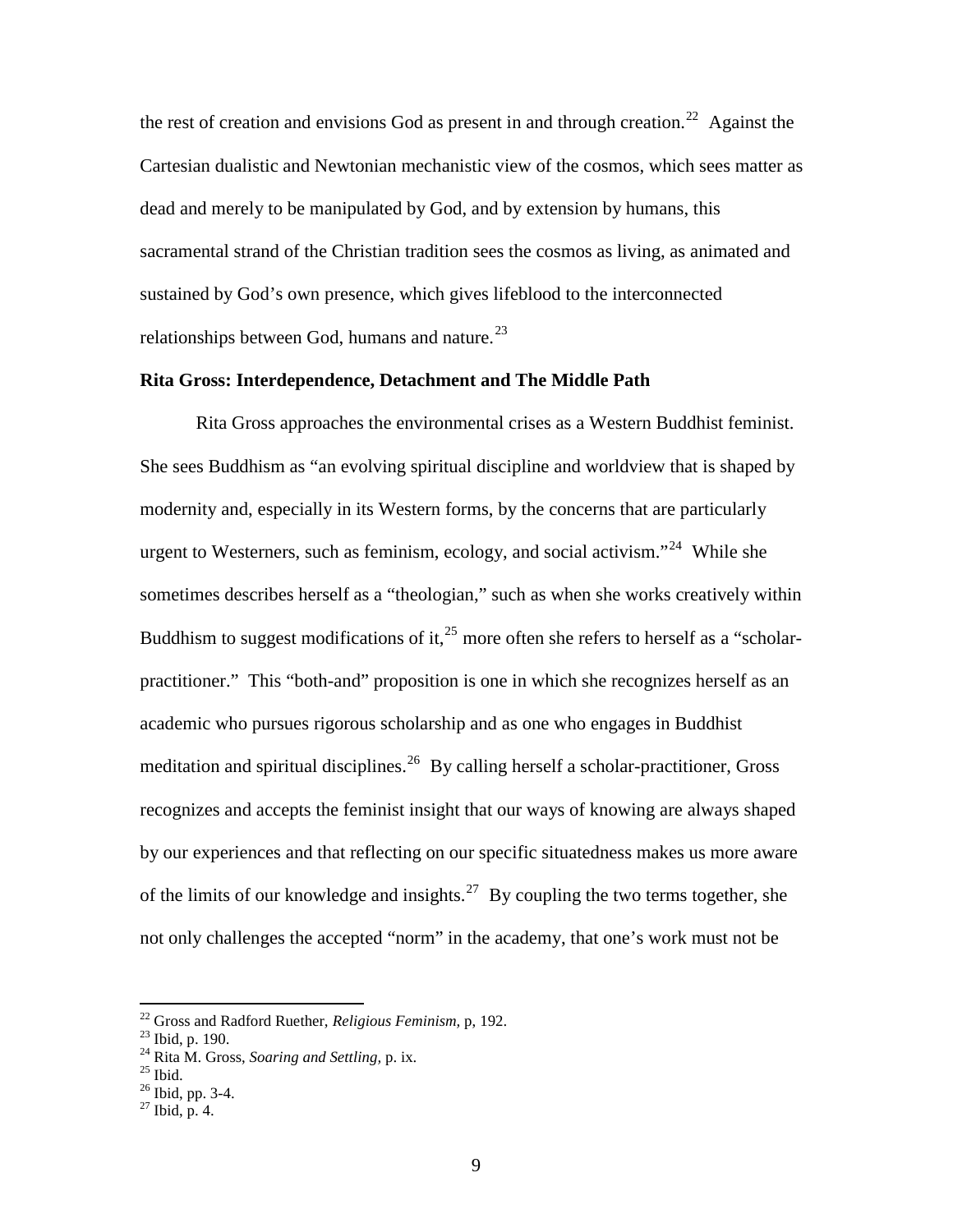"tainted" by one's personal experience, but brings to light the Buddhist emphasis that knowledge and insights come only through both studying and spiritual discipline and practice. It is this approach which Gross advocates in addressing the environment.

 In dealing with the environmental crises, Gross brings the Buddhist insight that to bring about social change, we must first "pay attention to internal, individual states of mind and emotion."<sup>[28](#page-10-0)</sup> Her approach, therefore, is to highlight some of the basic teachings of Buddhism and to then apply those insights to social conditions which she sees as impacting our attitude toward the environment. Although she identifies herself as a practitioner of Vajrayana Buddhism, a form of Tibetan Buddhism, she addresses what she calls "pan-Buddhist" teachings with which all Buddhists can identify: the Four Noble Truths, detachment, interdependence and the Middle Path.

 Gross points out that the first two Noble Truths, that all of life is pervaded with suffering and that suffering is caused by desire rooted in ignorance,  $29$  can easily be connected to environmental issues. Because we get caught up in the desire to accumulate more and more things, our focus is on possessions and the hope that having more and more things will fill the void in our lives and our relationships. In connecting this with capitalism, which focuses on the individual, and advertising, which encourages us to buy more things, she points out that our lifestyles of overconsumption and overindulgence have resulted in suffering for both ourselves and for the planet.<sup>[30](#page-10-2)</sup>

 Key to the Second Noble Truth is the Sanskrit word *trishna* or the Pali word *tanha* which has been translated into English as "desire." Gross points out that a better translation would be "addiction" or "compulsion" which connote such things as grasping,

<span id="page-10-0"></span> $^{28}$  Ibid, xi.

<span id="page-10-1"></span><sup>&</sup>lt;sup>29</sup> Gross, *Soaring and Settling, pp. 83-84.*<br><sup>30</sup> Ibid.

<span id="page-10-2"></span>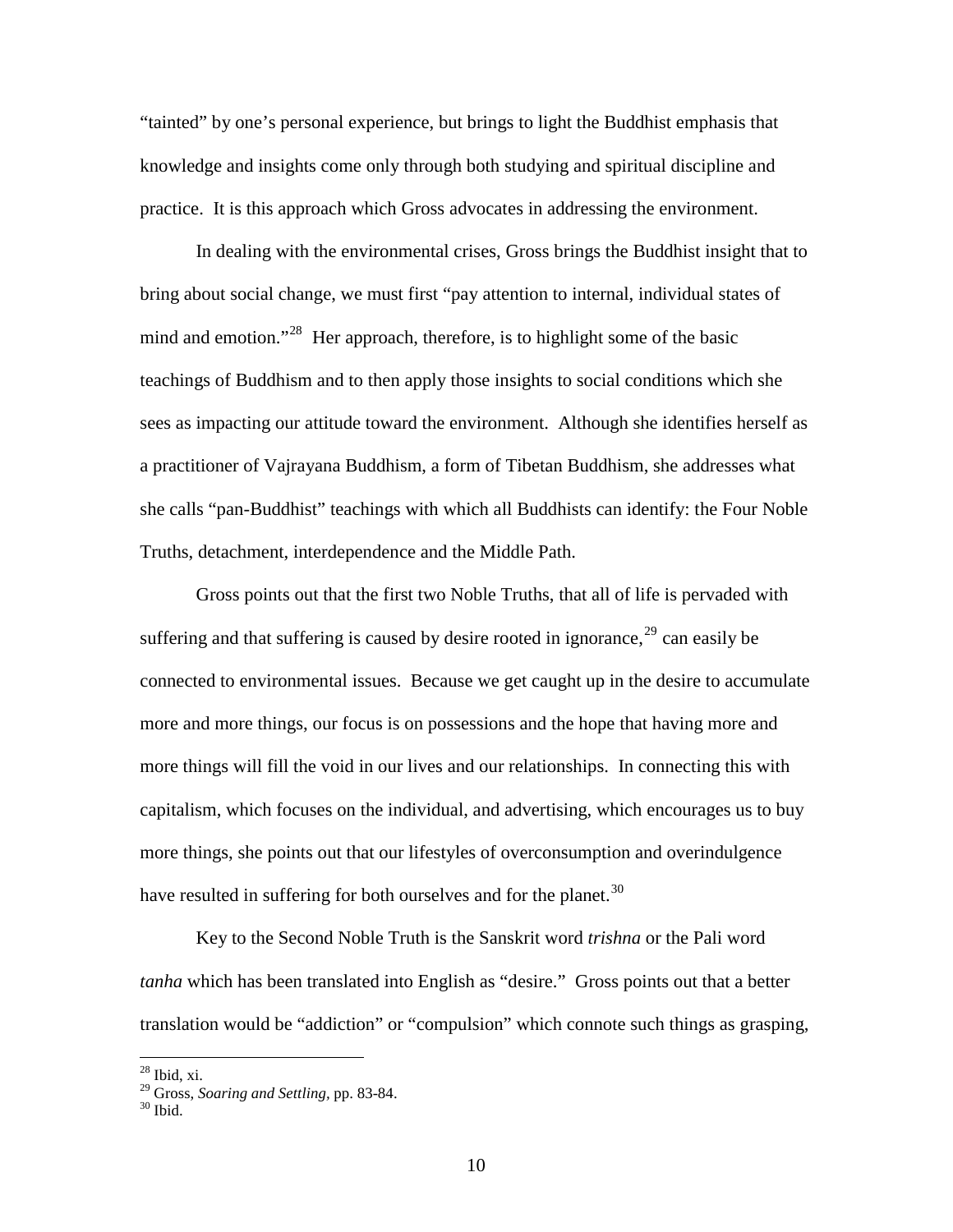fixation and craving.<sup>[31](#page-11-0)</sup> The object of desire is more powerful than we are; we pursue it out of compulsion with the mistaken belief that it will bring us the happiness we crave. Thus, the Third Noble Truth, that suffering, *dukkha,* will end when we can end the craving, and the Fourth Noble Truth, that following the Eightfold Path will bring an end to the craving, both focus on detachment.

 Here, Gross brings in a threefold approach that she draws from Tibetan Buddhism: that of "view, practice, result."<sup>[32](#page-11-1)</sup> "View" refers to the theoretical analysis, where one comes to "right understanding," the first step on the Eightfold Path. This "right understanding," that my unhappiness and suffering are the result of craving things which cannot bring me happiness, must then be followed up with spiritual "practices" that will help me to internalize the "view." Those practices incorporate other steps on the Eightfold Path, such as developing "nonharming" thoughts, and contemplation and meditation. In meditation, *samatha,* one sits in silence and focuses on one's breathing. In contemplation, one is not grasping after knowledge; one visits and re-visits ideas and teachings, spends time with them and patiently waits for insights to arise.<sup>[33](#page-11-2)</sup>

Finally, "result" refers to what actions I will now take to show I have internalized both this "right understanding" and spiritual practices. Here, my "nonharming thoughts" will be reflected in right speech, right actions and right livelihood, all of which are also nonharming, and all of which are fed by the disciplined practice of contemplation and meditation.

<span id="page-11-0"></span> $31$  Ibid, p. 84

 $32$  Ibid, p. 78.

<span id="page-11-2"></span><span id="page-11-1"></span><sup>33</sup> Rita M. Gross and Rosemary Radford Ruether, *Religious Feminism and the Future of the Planet: A Buddhist-Christian Conversation,* (NY and London: Continuum, 2001), p. 107.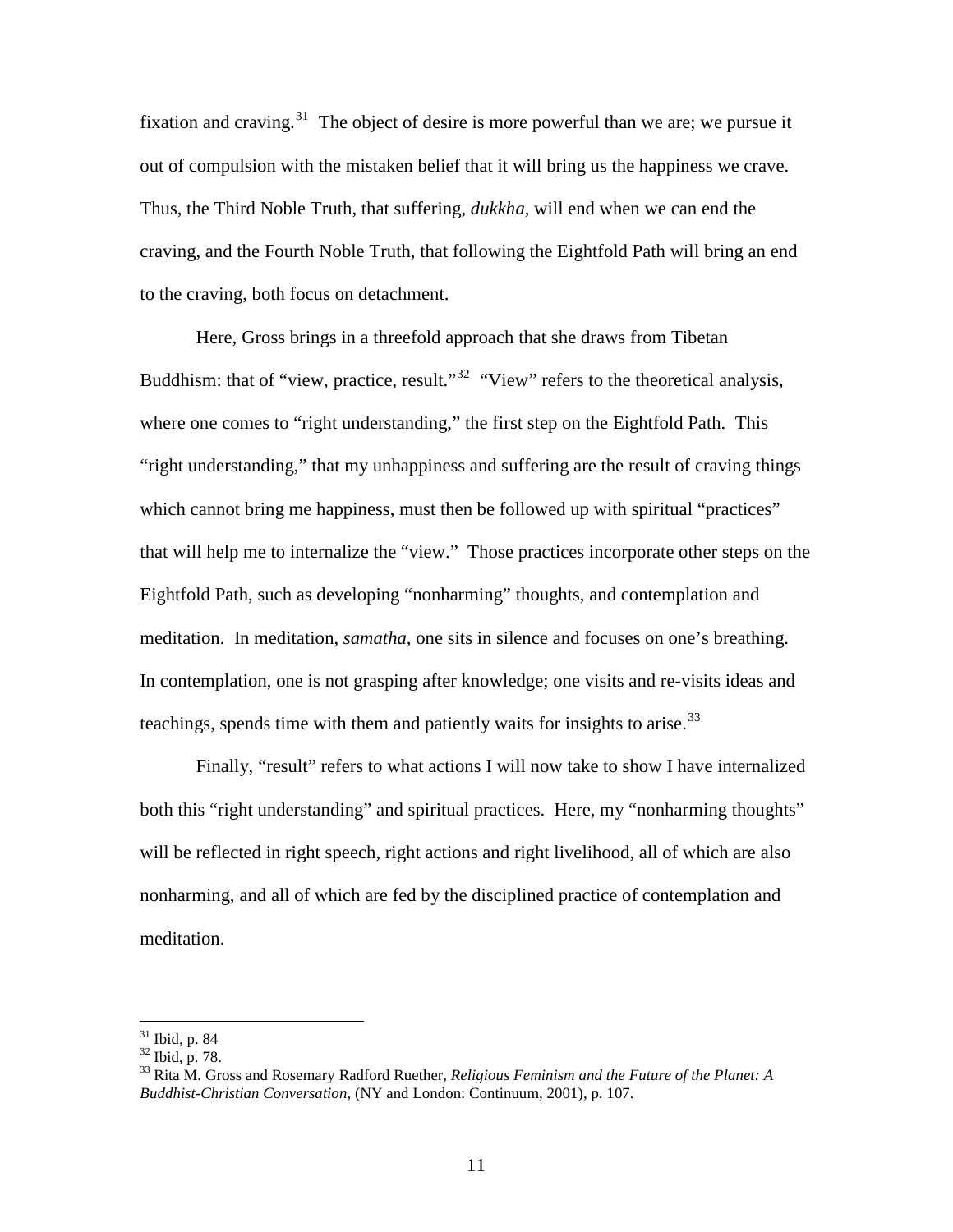In applying these insights to an environmental ethic, Gross incorporates the Buddhist notion of interdependence that stresses the interconnectedness of all life forms and the belief that all beings have the Buddha-nature. Supported by the doctrine of rebirth, which teaches that it is possible to be re-born in any life form, interdependence recognizes that all forms of life in an ecosystem are affected by the actions of all other life forms. As humans come to understand this sense of interdependence, they need to see that their actions of excessive consumption impact all other life forms and they must therefore choose to practice self-restraint out of compassion.

 Gross also applies this sense of interdependence to human communities. She believes that an emphasis on the nuclear family has resulted in isolating people from one another. Developing a sense of interdependence can help to build a communal life and can help people to detach themselves from meaningless things and instead find enrichment in relationships.

 Finally, Gross applies the Middle Path, cautioning against too strict an asceticism. She notes that to progress spiritually, Buddhism teaches that one must have moderate levels of physical and emotional security. Being mindful of this, she encourages sharing of food, of food preparation, even sharing possessions among neighbors. Such an approach encourages detachment and builds interdependence.<sup>[34](#page-12-0)</sup>

## **Dialogue: An Intersection**

The interreligious dialogue of which I am speaking here is not theoretical nor am I conjecturing on what I think each person, Rosemary Radford Ruether and Rita Gross, might say to the other. Each of them has already participated in interreligious dialogue through the International Buddhist Christian Theological Encounter. In addition, both

<span id="page-12-0"></span><sup>34</sup> Ibid, p. 82.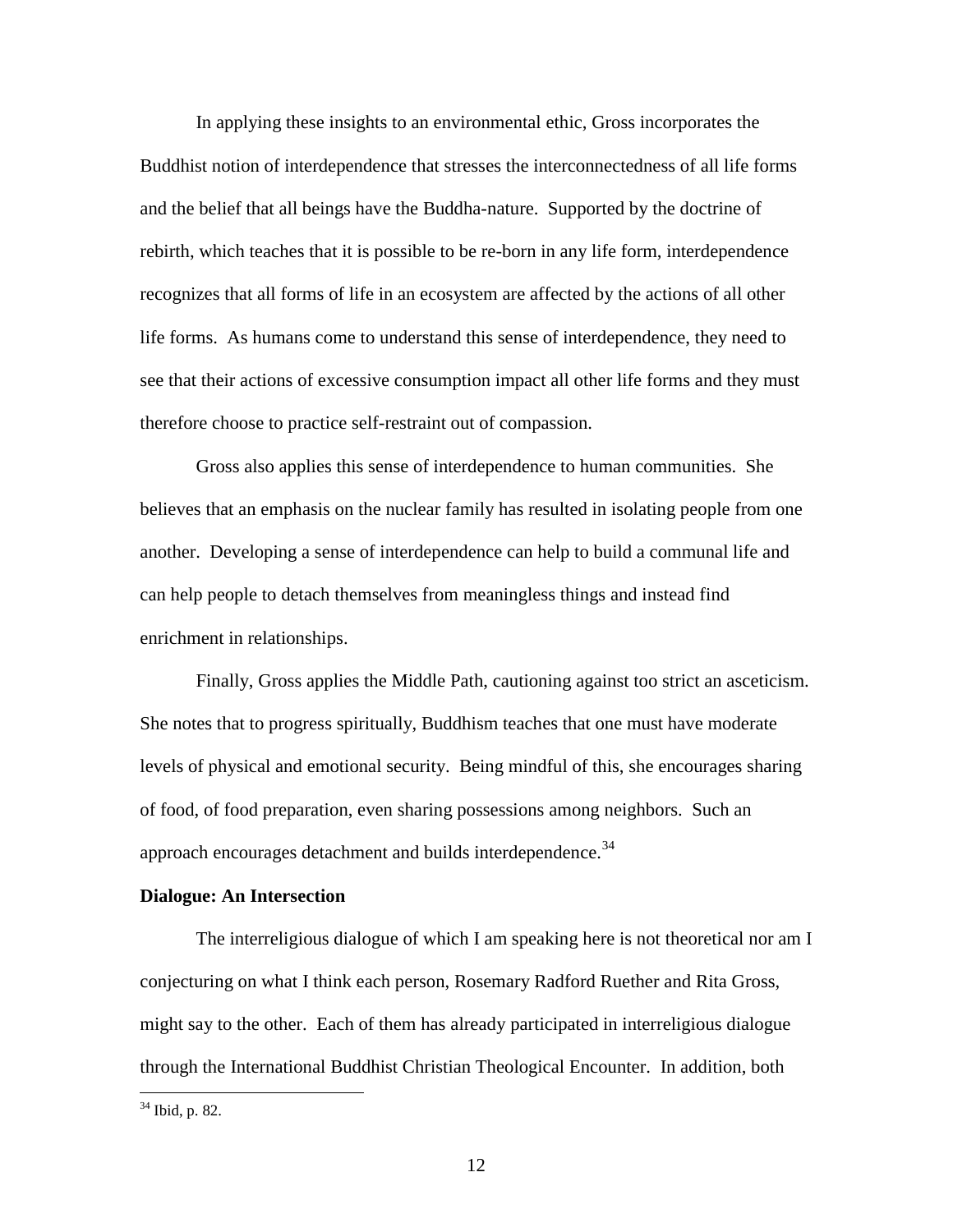women co-presented a workshop in October, 1999 at Grailville in Loveland, Ohio.<sup>[35](#page-13-0)</sup> Here, I have focused on the part of their conversation in which they explored aspects of their respective religious tradition that could be employed in developing an environmental ethic.

 Having already addressed the aspects of their religious traditions that each brings to the conversation, let me also share with you the parameters that they place on interreligious dialogue.

 Gross sees interreligious dialogue as a tool that can be used to increase religious understanding and tolerance and to thereby decrease tensions between religions.<sup>[36](#page-13-1)</sup> Yet, she also acknowledges that this is a tool that requires sophistication: dialogue participants must be knowledgeable about their own religious tradition and must also be accepting and tolerant of other religions. It is Gross' belief that by encountering each other in this way, we not only learn about other religious traditions but we can come to reflect more deeply on our own religious tradition.

 Gross is clear in asserting what dialogue is not: it is not missionary activity nor debate. She finds that missionary activity has tended to be more about conversions. In debates, the other is viewed as an opponent and one's focus is to outscore one's opponent; thus debates are not about increasing understanding.  $37$ 

 Both Gross and Radford Ruether believe that authentic dialogue should promote mutual respect, understanding and tolerance. The goal of dialogue is not to change others but to change one's own outlook: of oneself and of one's own religious tradition as well

<span id="page-13-0"></span><sup>35</sup> See Rita M. Gross and Rosemary Radford Ruether, *Religious Feminism and the Future of the Planet: A Buddhist-Christian Conversation,* (NY and London: Continuum, 2001). 36 Ibid, p. 5.

<span id="page-13-1"></span>

<span id="page-13-2"></span> $37$  Ibid, p. 10-11.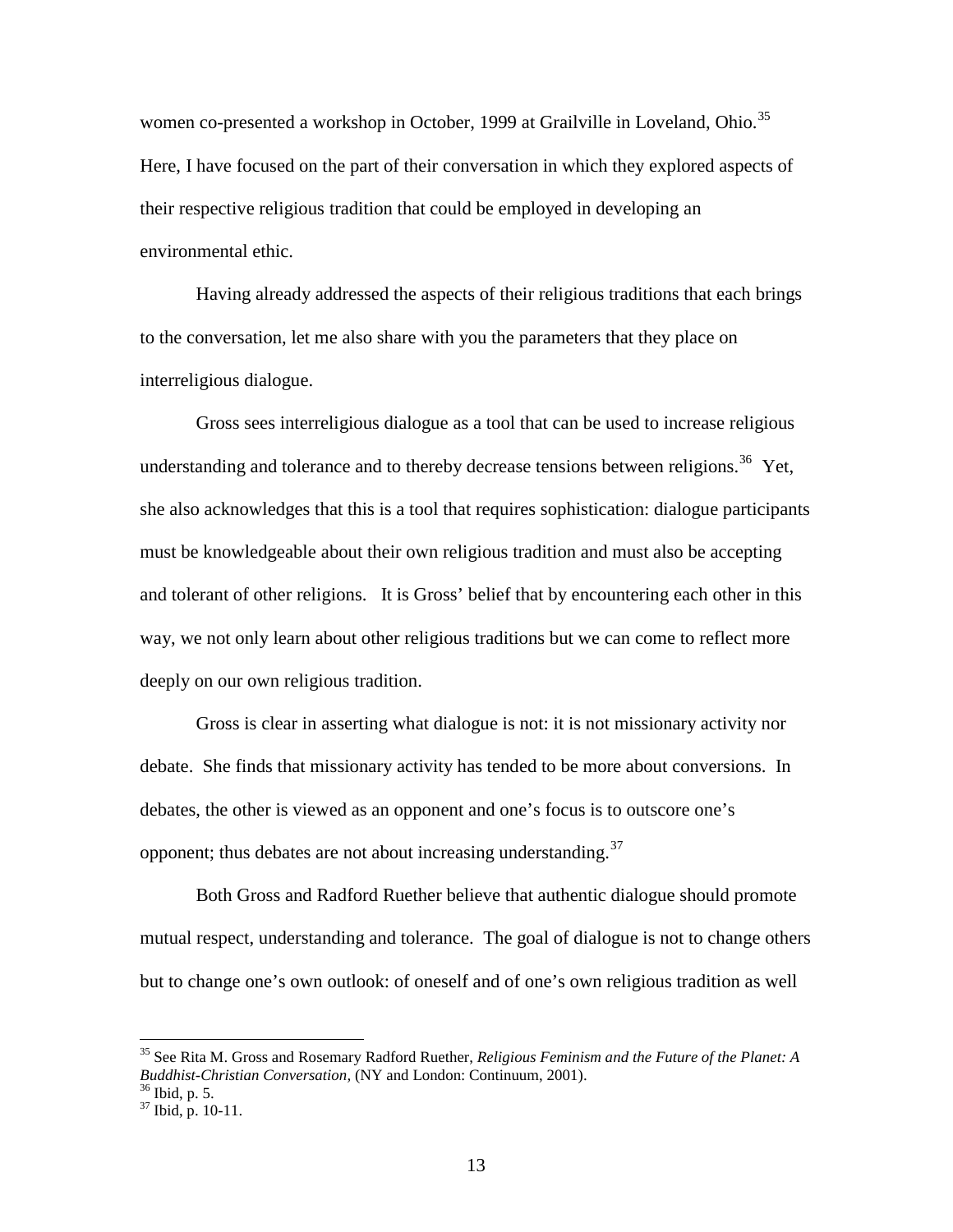as to gain insight into one's dialogue partner and her religious tradition. If one enters into dialogue in such an open-minded way, one is more able to move to a deeper understanding of the religious truth present in other traditions and to uncover aspects of one's own tradition that might have previously gone unnoticed.<sup>[38](#page-14-0)</sup>

# **Conclusion**

I come full circle, then, back to the title of this conference, "Engaging Particularities" and to the title of this paper "Ecofeminism: Intersection for Christian-Budddhist Dialogue." Each of these women has modeled for us how to dialogue and how to do so from within the particularity of her own tradition.

 Radford Ruether delves into Judeo-Christian scripture and draws forth the covenantal emphasis on right relationships and sabbatical legislation that encourages cyclic rest and restoration for individuals, communities and all of creation. She also retrieves scriptural and traditional understandings of the sacramental nature of the cosmos, reminding us that not only does the Judeo-Christian God maintain relationships with all of creation but that this God can be encountered in and through all aspects of creation. By retrieving these elements, she helps us to re-imagine the cosmos and all of creation as sacred and to re-cognize our encounter with creation as relational. The nonhuman aspects of creation, plant and animal, are now recognized not as other but as kin, as that which was created by the same God who shaped all parts of creation "out of the ground." (Genesis 2: 7, 9, 19)

 Within the Buddhist tradition, Gross focuses on practices. She draws out the concept of interdependence and of the interconnectedness of all life forms. She speaks of the importance of compassion and of developing nonharming habits of thought, speech

<span id="page-14-0"></span><sup>38</sup> Ibid, p. 3-4.